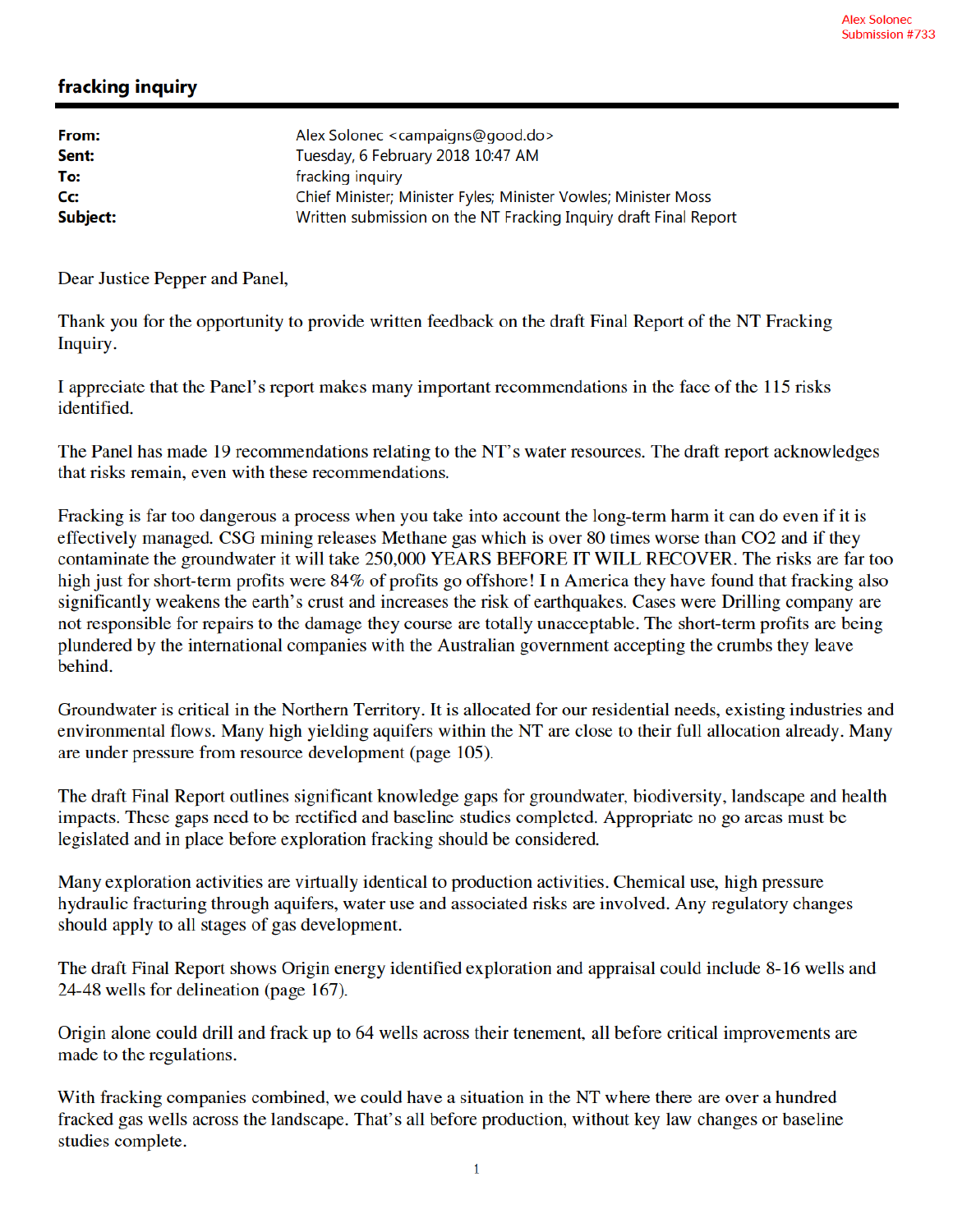Critical studies identifying no go zones will difficult to achieve in an area already littered with fracked gas exploration wells.

I support the swath of new regulations and legislation required to try and protect landholders and water. However, that work needs to happen before the oil and gas industry is permitted to start fracking in the Northern Territory again.

The below critical recommendations must be improved and work completed BEFORE EXPLORATION fracking takes place.

Recommendation 5.1 (Enforceable code of practice for abandonment of onshore gas wells)

Recommendation 5.6 (Wastewater management framework)

Recommendation 7.1 (Water Act amended for shale extraction licence and payment for water)

Recommendation 7.4 (Strategic regional environmental and baseline assessment (SREBA), including a regional groundwater model, be developed and undertaken)

Recommendation 8.4 (Fire management plan and 10 year baseline assessment)

Recommendation 9.2 (Code of practice be developed and implemented for monitoring, detection and reporting of methane emissions)

Recommendation 10.1 (Human Health Risk Assessment prepared and approved)

Recommendation 12.11 (Social impact management plan) This recommendation should also be extended to allow for the legal right to say 'no' to fracking.

Recommendation 14.1 (Design and implement a full cost recovery system for fracking regulation)

Recommendation 14.16 (Legislation to regulate seismic surveys, drilling, hydraulic fracturing, and well abandonment)

Recommendation 14.18 (Fit and proper person test)

Recommendation 15.1 (Strategic regional environmental and baseline assessment (SREBA) undertaken and no go zones implemented)

In the NT there is a saying, "Once you frack you can't go back." Exploration fracking is no different. The studies, legal improvements and no-go zones suggested by the panel are critical. They must be actioned before any further fracking exploration.

Let's not wait until the production phase to put in place critical new regulations and laws. We must avoid delays to the protection of the Northern Territory's water, landscapes and people.

Thank you for considering my feedback on this critical matter for the future of the Northern Territory.

Yours sincerely, Alex Solonec Medina, Western Australia, 6167, Australia